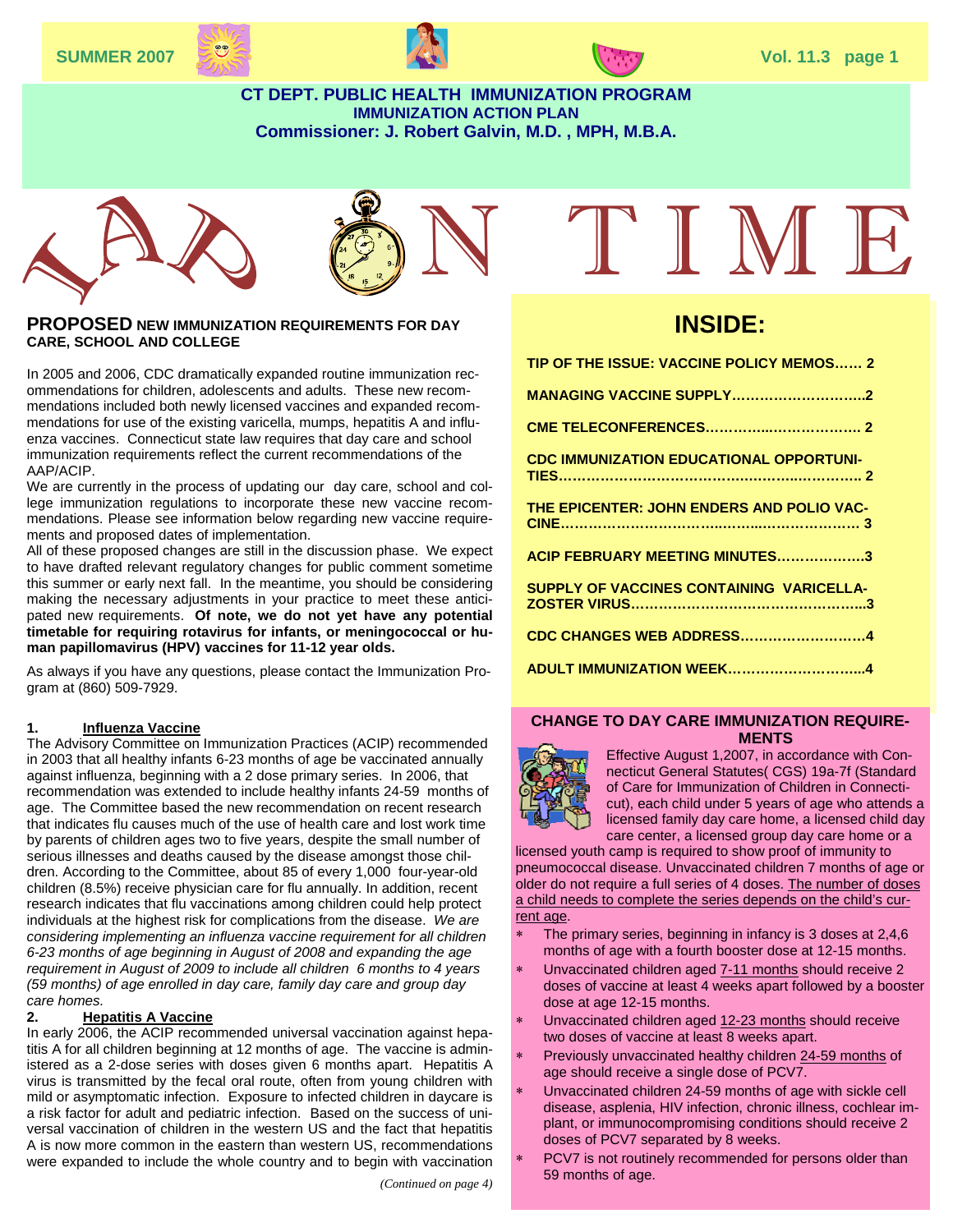



#### **TIP OF THE ISSUE:**

#### **Vaccine Policy Memos**

The immunization program sends out updates on vaccine policy issues to all enrolled VFC health care providers. If you think you have missed one , they are all posted on the Immunization section of the DPH website at: http://www.dph.state.ct.us/BCH/infectiousdise/ PolicyMemos/policy.htm

**Do you have a vaccine tip you want to share??? Contact Debbye Rosen at 860- 509-7729**

#### **ANNUAL IMMUNIZATION SATELLITE UPDATE Immunization Update 2007**



August 9, 2007 9:00-11:30 AM ET & 12:00 Noon-2:30 PM ET - Rebroadcast

Information is available at: http://www2a.cdc.gov/phtnonline/

#### **CURRENT ISSUES IN IMMUNIZATIONS Net Conference**



*Coming July 12, 2007*

Information is available at : http://www.cdc.gov/vaccines/ed/ciinc/



#### **TRANSITION TO McKESSON**

**On June 11, 2007, the Immunization Program transitioned to a new vaccine McKesson. Providers should see no difference in the process for ordering and receiving their vaccines. The only provider change is the way vaccines are returned due to expiration dates or faulty vaccine storage. Vaccines that need to be returned should now be sent back to McKesson.** 

**Starting on June 11<sup>th</sup> providers will:** 

- **1. Fill out and fax the vaccine return form to the immunization program.**
- **2. Return all expired/spoiled vaccines directly to McKesson using one of their shipping containers.**
- **3. Include a copy of the completed vaccine return form with the expired/spoiled vaccines.**

#### **CME TELECONFERENCES IMMUNIZATIONS**

The State of CT, Department of Public Health and the American Academy of Pediatrics, CT Chapter announced their collaboration in sponsoring Continuing Medical Education teleconferences.

The first teleconference, Pertussis: Why all the Whoopla about Whoopping Cough was held March 1,2007. Over 100 registrations were received. Listeners heard Dr. Katrina Kretsinger from CDC

and Dr. Robert Baltimore from Yale University School of Medicine.



The second teleconference featured Dr. William Atkinson. and Dr. Shelia Ryan on the topic of HPV vaccine. Over 80 registrations

were received for this teleconference.

The sessions are archived at the DPH and AAP websites for reference.

DPH website: www.dph.state.ct.us/BCH/infectiousdise/immuniza.htm or

AAP website: www.ct-aap.org

One additional teleconference is scheduled for this year. Below is the scheduled topic, date, time and presenters. Also listed are details for tuning in and obtaining CME credits.

#### ⇒ **Immunizations Across the Life Span: Adolescent Vaccines and Update on Daycare & School Regulations**

*Date and time:* Wednesday, September 26, 2007 12:10–1:00 pm *Presenter:* TBD, CDC, Atlanta

Dr. Jim Hadler, CT State Epidemiologist, DPH

#### **Audience:**

Pediatricians, family physicians, physician assistants, nurses, office staff

#### **Obtaining CME Credits:**

- Norwalk Hospital is accredited by the CT Medical Society to sponsor continuing medical education for physicians. Norwalk Hospital designates this continuing medical education activity for 1 credit hour in Category 1 of the Physicians Recognition award of the AMA.
- CEs for nurses are not available at this time, however, nurses may request a certificate of completion.
- To earn CME credits: 1) register for the teleconference, 2) after listening to the teleconference submit the Evaluation Form to AAP, 3) a certificate for your CMEs will be mailed to the address on your Registration Form.

#### **To participate in the session all you need is a phone. To Register:**

**Obtain a registration form by calling 860-509-7929** 

**Fax the Registration Form to Melinda Mailhot at (860) 509-7945 or email to: melinda.mailhot@ct.gov by September 20th for the Adolescent session.** Receipt of your Registration Form will be confirmed by fax or email and you will receive instructions for connecting to the teleconference. Register early as there are a limited number of phone lines.

#### **\*\*\* FOR MORE INFORMATION CALL:**

**MELINDA MAILHOT — DPH IMMUNIZATION PROGRAM AT (860) 509-7929 OR** 

**JILL WOOD — AAP AT (860) 525-9738.**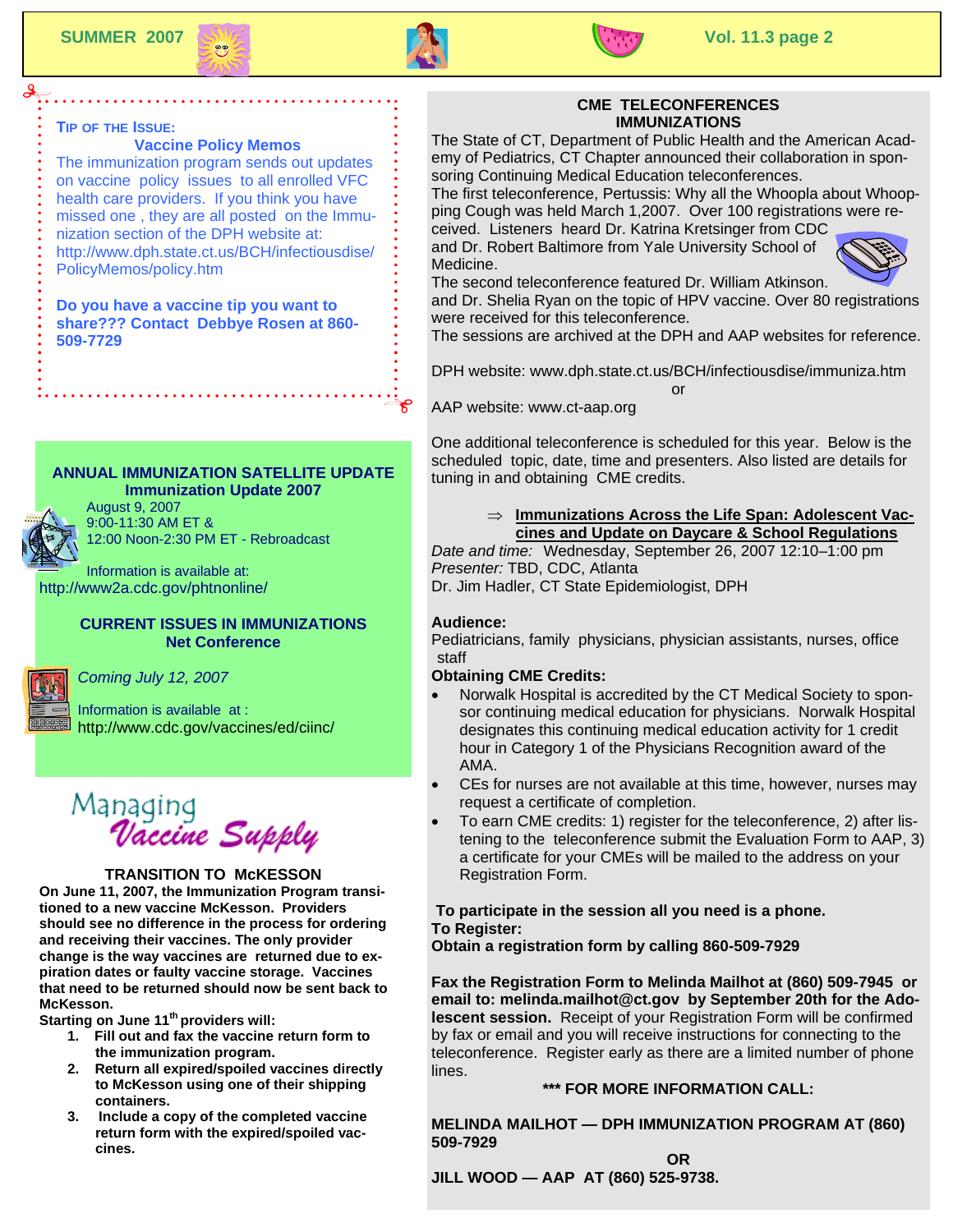⊰

## **CONNECTICUT NATIVE KEY TO POLIO VACCINE**

During the first half of the  $20<sup>th</sup>$  century, no illness inspired more dread and panic in the United States than did polio. In the 1950's, polio was a crippling disease, that had fearful parents keeping their children out of public places. Also referred to as infantile paralysis, polio struck in the U.S. every summer and fall with virulent epidemics.

In 1916, a polio epidemic began in the United States that killed 6,000 Americans and paralyzed 27,000 others . In 1952, 57,000 cases of polio were reported with 3,000 deaths. Today, polio survivors are one of the largest disabilities groups in the United States.

Early attempts at creating a vaccine against polio had proven ineffective. Researchers could not grow the virus outside the body.

A Hartford native, John Enders was instrumental in determing how to grow polio virus in the laboratory allowing the vaccine to be produced in mass quantities

Enders was born on February  $10<sup>th</sup>$ , 1897, in West Hartford, Connecticut. He was educated at the Noah Webster School in Hartford and St. Paul's School in Concord, New Hampshire. In 1915, he went to Yale University, but in 1917 left his studies to become a pilot in the U.S. Air Force. After the First World War, he returned to Yale and in 1919 received his B.A. He went into the real estate business in Hartford, but was not satisfied and enrolled in Harvard University with the plan to become a teacher of English Literature and/or the Germanic and Celtic languages. Always interested in biology and because of his friendship with Harvard medical students, he decided to enter as a candidate for a Ph.D degree in bacteriology and immunology, receiving his degree in 1930. John, in collaboration with others at Harvard, performed many interesting research studies on viral/infectious diseases.

In 1946, Enders was asked to establish a laboratory for research in infectious diseases at Children's Medical Center at Boston. It was at this laboratory that the work was done on the cultivation of the poliomyelitis viruses.

John Enders won the 1954 Nobel Prize in Medicine for his work. However, Jonas Salk and Albert Sabin, whose vaccines were built on Enders' research, became household names.

John Enders died on September 8, 1985. Without his outstanding work on the viral diseases of man, especially polio, the crippling disease could very well have claimed many more lives and left even more paralyzed for life.



#### **ACIP February meeting of ACIP**

- **SUMMER 2007**<br> **SUMMER 2007**<br> **SUMMER 2007**<br> **SUMMER 2007**<br> **SUMMER 2007**<br> **SUMMER 2007**<br> **SUMMER 2007**<br> **SUMMER 2007**<br> **SUMMER 2007**<br> **SUMMER 2007**<br> **SUMMER 2007 Revision of the post exposure recommendations for exposure to Hepatitis A virus were discussed and will be voted on at the June 2007 meeting.**
	- **Report on intussusception following vaccination with RotaTeq showed that the observed reporting rates did not appear to be greater than rates expected to occur by chance alone.**
	- **Review of the issue of thimerosal and autism. Scientific evidence does not support an association between thimerosal and autism.**
	- 130 million doses of influenza vaccine **are projected for the 2007-2008 influenza vaccination season. There will be no change in age or risk groups for 2007-2008.**
	- **FluMist CP111 study demonstrated superior efficacy against both matched and mismatched influenza strains, in comparison to TIV (Trivalent Inactivated Influenza Vaccine). Safety on children <12 months and children < 59 months with history of wheezing and asthma needs further study. Data to support the proposed indication in children 12 to 59 months without a history of wheeze or asthma are currently under regulatory review.**

**The next ACIP meeting was scheduled for June 27 and 28, 2007 (after this edition was sent to print).** 

**For meeting agendas and minutes:**  http://www.cdc.gov/vaccines/recs/acip/ meetings.htm

## 星上 CHICKEN FOX

#### **SUPPLY OF VACCINES CONTAINING VARICELLA-ZOSTER VIRUS**

A notice to readers in the MMWR on May 11, 2007 reports that Merck & Co., Inc is projecting that their MMRV vaccine, ProQuad will be unavailable beginning in July 2007. Merck is saying that the vaccine will not be available for the remainder of 2007.

Merck expects to continue to meet demands for Varivax (varicella) and M-M-R II to fully implement the recommended immunization schedule. Questions regarding the supply of these Merck Products should be addressed to Merck's National Service Center at 800-637-2590.

Updates on vaccine shortages and delays are available from CDC at http://www.cdc.gov/ vaccines/vac-gen/shortages/default.htm

**Local IAP Coordinators Bridgeport**  Maritza Rosado (203)-372-5503

> **Danbury**  Irene Litwak (203) 730-5240

> **East Hartford**  Marie Rorrio (860) 291-7390

**Hartford**  Leticia Marulanda (860) 547-1426 X7033

**Ledgelight**  Ginny Haas (860)447-2060 x110

> **Meriden**  Kate Baker (203) 630-4251

**Naugatuck Valley**  Elizabeth Green (203) 881-3255

**New Britain**  Ramona Anderson (860) 612-2777

**New Haven**  Jennifer Hall (203) 946-7097

**Northeast District**  Danielle DaSilva (860) 928-6541 X2013

> **Norwalk**  Pam Bates (203) 854-7728

**Stamford**  Cinthia Vera (203) 977-5098

**Torrington**  Sue Sawula (860) 489-0436

**Waterbury**  Randy York (203) 346-3907

**West Haven**  Betty Murphy (203) 937-3665

**Windham**  Karin Davis (860) 423-4534

**Other areas**  Johanna Castaneda (860) 509-7241